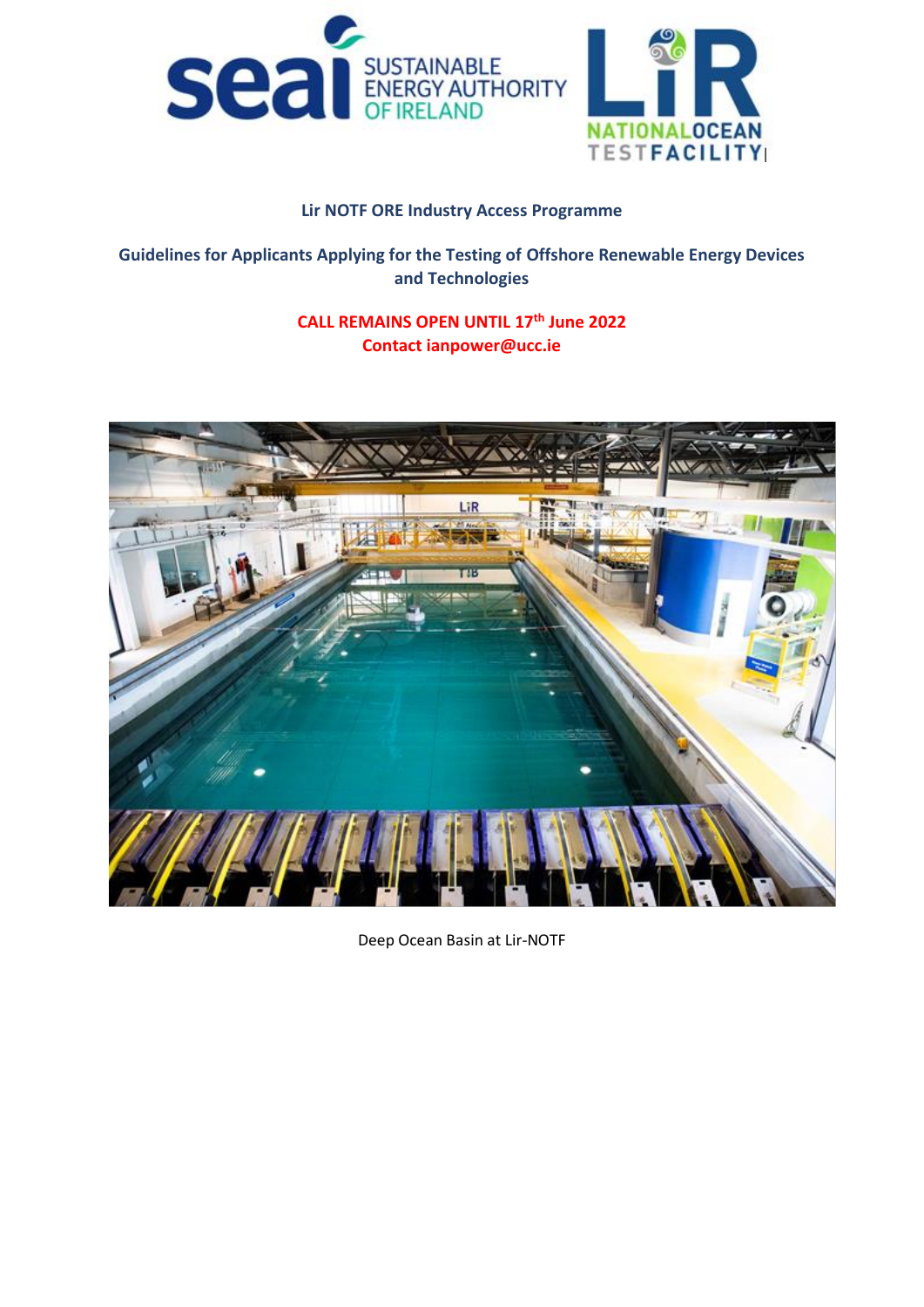



# **Contents**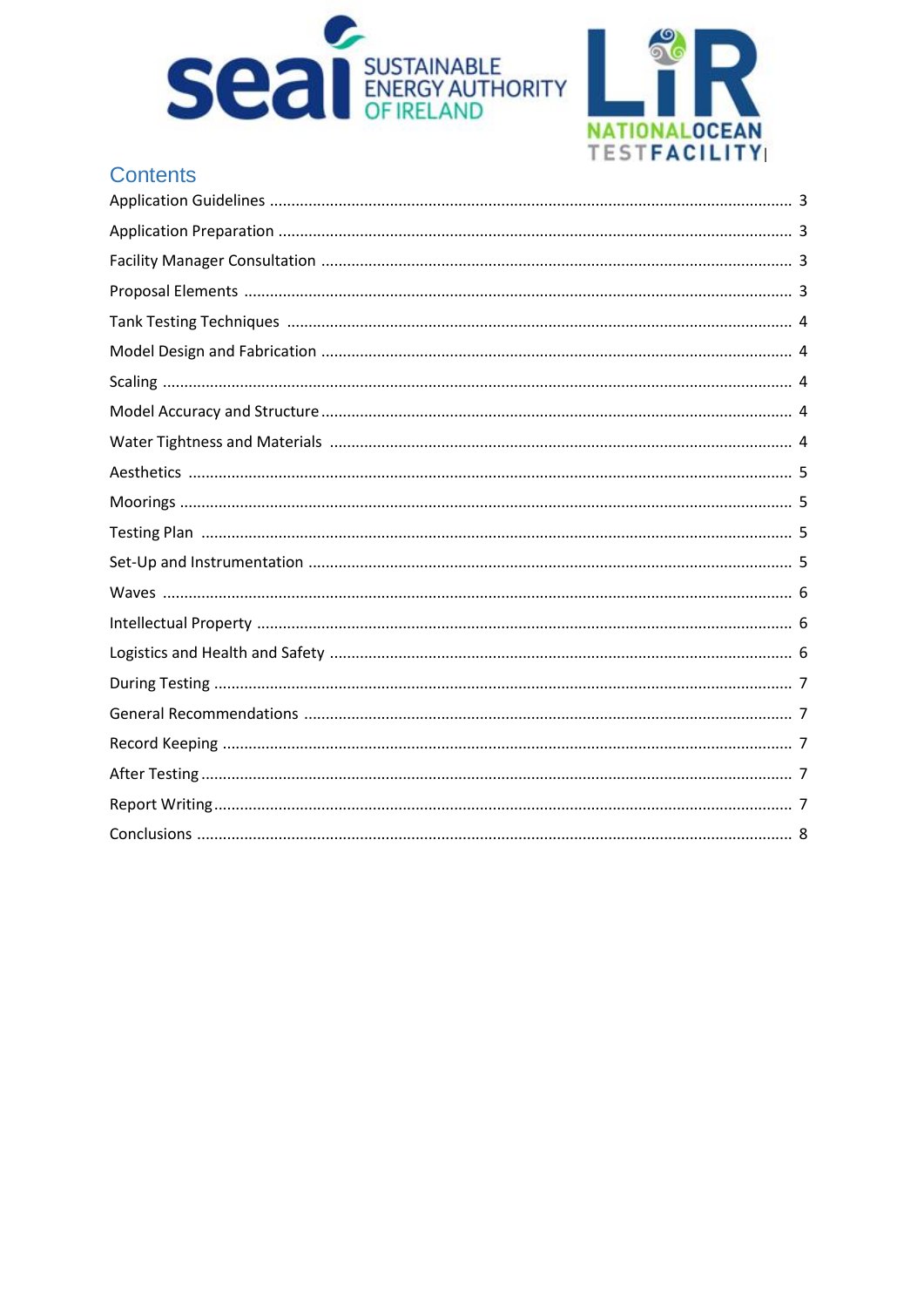



#### **APPLICATION GUIDELINES**

SEAI access program offers users free-of-charge access to the research and testing facilities of Lir-NOTF. The test facilities include multidirectional wave basin, wave/current flume, wave flume and wave basin, and a electrial laboratory facility. The range of facilities available provides potential users with the capability to test technology relating to offshore wind, tidal, and wave energy, as well as electrical and grid integration, and crosscutting technologies.

Applicants are required to download and complete the Application Form. Information is required regarding the affiliation of the user(s), the choice of infrastructure and proposed period of access (maximum two weeks or equivalent value). Detailed information is required regarding the proposed work, the test plan, the technical requirements and the anticipated outcomes. Discussions between the applicant and the facility manager are mandatory during the application phase to ensure the facility is suitable for the proposed testing and to fine-tune the application. It should be noted that all information provided will be managed according to GDPR guidelines.

Each application will be evaluated by an independent Selection Panel who will consider the eligibility of the proposal and the technical feasibility. Successful applicants are notified and subsequently contacted by the facility managers to begin the process of organising the test campaign. Upon completion of testing, a short report is produced by the applicant, highlighting the scientific output of the access received. If a succesfull candidate is unable to fulfill the testing for whatever reason, the backup list will be used. In this event, the candidate may face being excluded from applying for the indusry access fundfor a period of three years if the company fails to use the slot for a reason deemed out of its control. The three year exclusion period may be waved.

# **APPLICATION PREPARATION**

Before preparing an application for access to a test facility, it is recommended that users familiarise themselves with typical testing procedures (https://ittc.info/downloads/archive-of-recommendedprocedures/).

Preparation of a detailed and well thought out proposal is essential for a successful application. This section provides recommendations for the application phase to increase the likelihood of success of a proposal.

# **FACILITY MANAGER CONSULTATION**

As part of the initial application phase, the proposed user and the facility manager must communicate in advance of the application being finalised. This is important to ensure the following;

- (a) There is allocation available at the user's facility of choice;
- (b) The facility is appropriate to carry out the desired test program;
- (c) Advice is received by the applicant on the proposed test program.

As experts in device testing, the facility managers have a wealth of experience and knowledge to offer those planning a testing campaign, particularly those embarking on such a campaign for the first time. Proposals will only be successful if they are technically feasible; therefore, a detailed consultation with the facility manager is necessary to confirm that the proposal is in line with the capabilities of the facility.

# **PROPOSAL ELEMENTS**

Annotated photographs or figures should be included in the proposal which illustrate the concept to be tested. This makes it easier for the independent Selection Panel to understand and assess the proposal,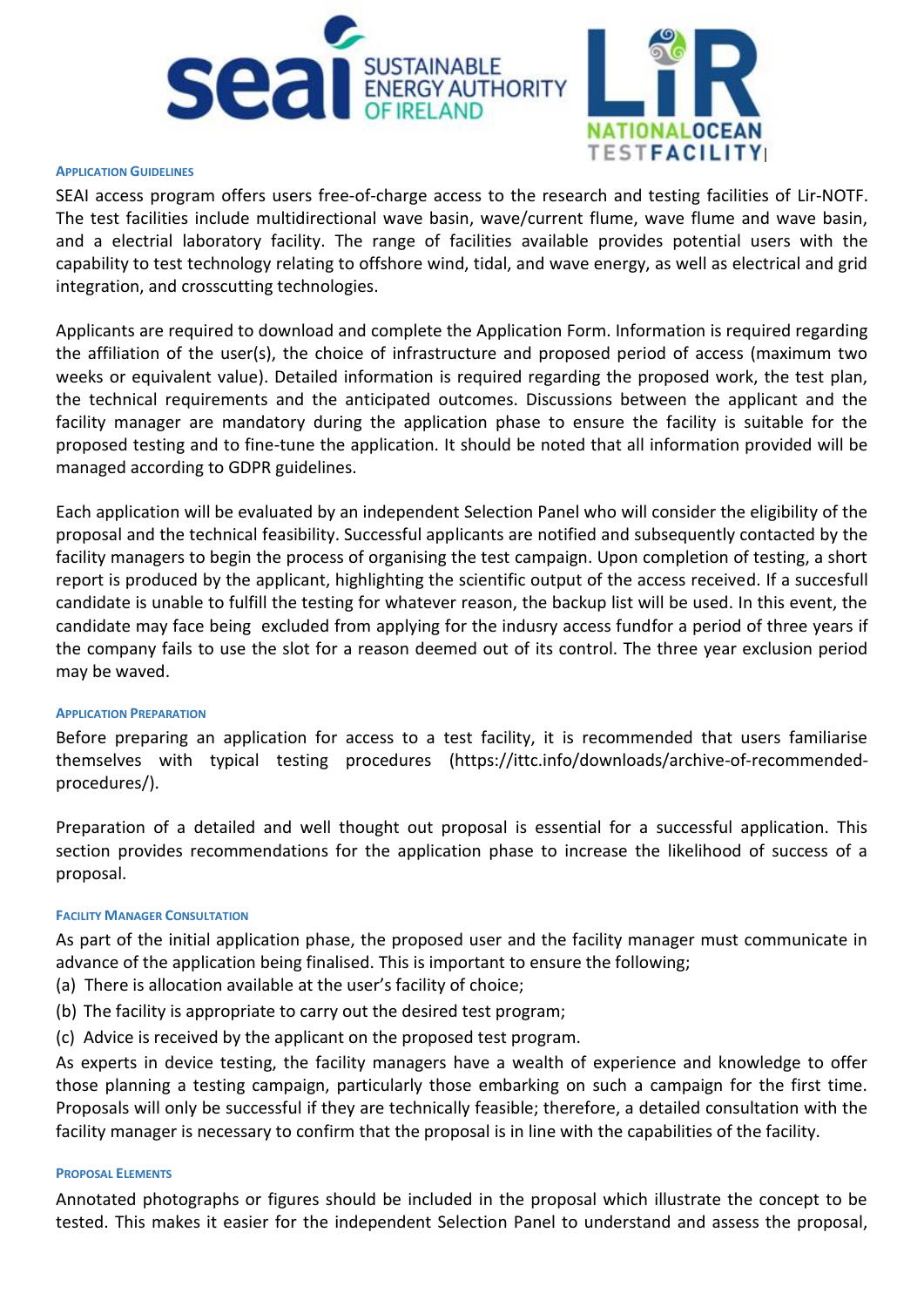



and thus increases the likelihood of success. It also aids the facility manager in identifying any potential issues with deploying or testing the device in the facility under consideration. If available, photographs of the scale model should be included to demonstrate the level of preparedness of the applicant.

When applying for access to a tank facility, inclusion of the proposed test plan is also beneficial. Evidence that the proposed testing campaign has been planned and is well thought out is key for a positive decision. This can be discussed with the facility manager during the application process. Include any documentation from previous studies, numerical or physical testing already carried out. Provide as much detail as possible about what is required from the facility (wave conditions, acquisition and sensors, tools, etc.)

#### **TANK TESTING TECHNIQUES**

As a general recommendation, users are advised to do some background research on tank testing techniques (https://ittc.info/downloads/archive-of-recommended-procedures/ )before embarking on a testing campaign. This is useful in terms of informing the proposed test campaign as well as avoiding past mistakes.

#### **MODEL DESIGN AND FABRICATION**

The applicant needs to provide a model for testing, therefore must show how it will be designed and fabricated according to best standard in application. A well-designed and appropriately scaled physical model is imperative for a successful laboratory testing campaign.

Applicants must be aware that the costs of constructing and transporting the model to Lir NOTFare not covered in this programme. Designing and fabricating a model takes time, therefore it is recommended that applicants already have a model constructed before applying for access to a test facility.

#### **SCALING**

The model must be built at a scale appropriate to the facility where testing is to take place. For already constructed models, it should be confirmed with the relevant manager that the facility is suitable for a device of that scale.

#### **Model Accuracy and Structure**

The model structure should be simple to improve accuracy and reduce sources of uncertainty. Robust design required to survive transportation to the test facility and the testing process.Assembly should be as straightforward and as swift as possible. Complicated prototypes can lead to delays in set up, reducing the time allocated for testing. The model must be accurate in terms of geometry and mass distribution. Small errors in the prototype may be very large when scaled up. Determining the hydrodynamic properties of the model is a key outcome of tank testing, The hydrostatics of the model should be assessed numerically before testing to predict the expected centre of gravity, centre of buoyance, radiuses of gyration, metacentric height, and resonance periods. The mass of the model should be minimised to allow moveable ballast, e.g. lead weights, to be positioned to adjust the centre of gravity or achieve a level keel in the tank

#### **WATER TIGHTNESS AND MATERIALS**

The model will be in the water for a considerable length of time.

It is strongly recommended that the water tightness is checked before testing commences. Adding weights to artificially increase the draft and put pressure on the welds is a suggested method for ensuring water tightness and structural integrity.

Avoid unnecessary welds and joints, use prefabricated beams/tube elements where possible. Use non-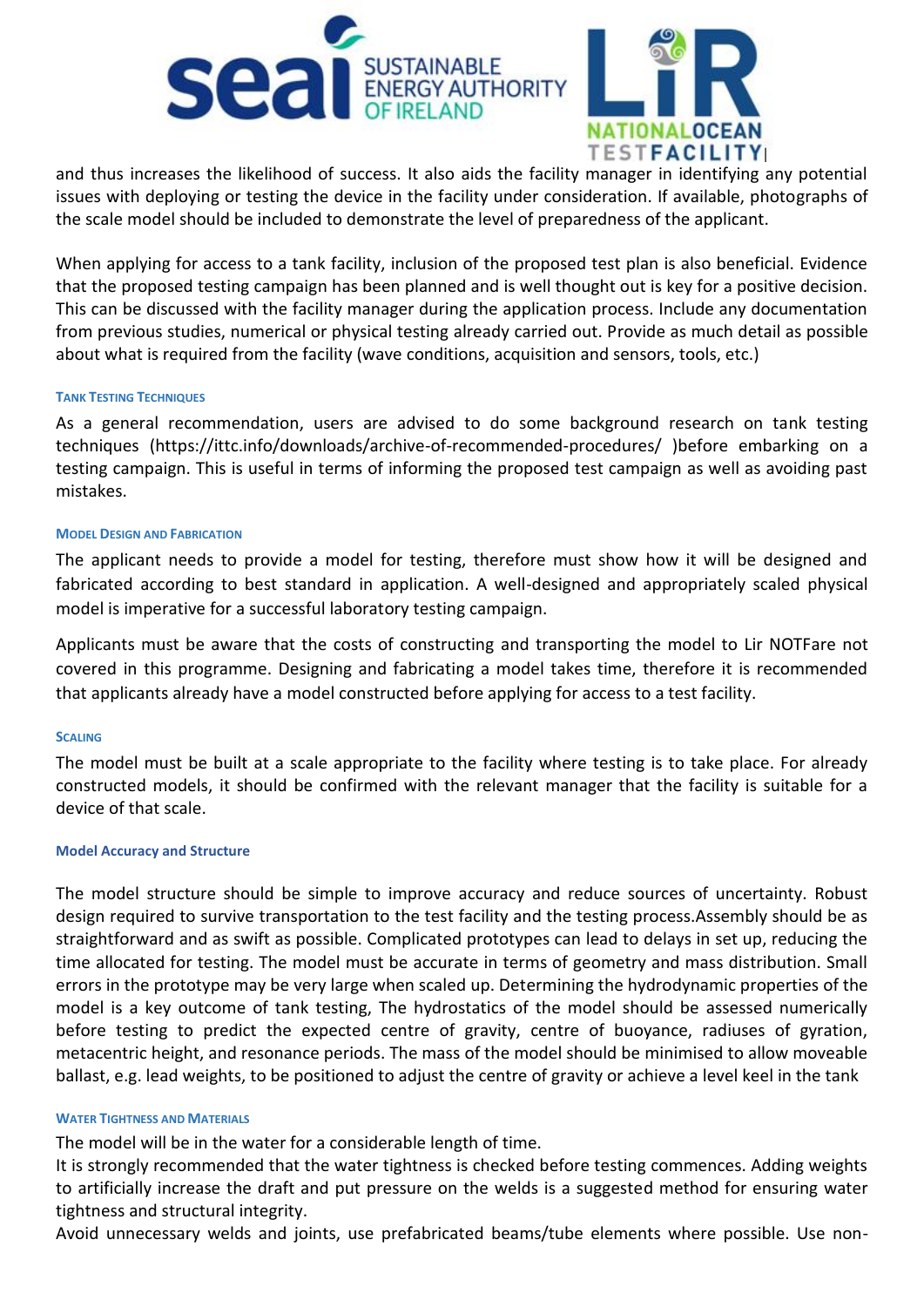



corrosive material (plastics, wood, epoxy, polycarbonate, aluminium, stainless steel, aluminium, etc.) Avoid certain types of foam, aero-board and chip board as they will eventually take on water. Covering such materials with fibreglass or an epoxy coating may achieve water tightness, but can result in a model that is vulnerable to damage during transportation and testing.

#### **AESTHETICS**

It is beneficial to design an aesthetically pleasing model. Testing provides an excellent opportunity to take photographs of the model in operation. Photographs and videos at this stage are very useful for marketing purposes.

#### **MOORINGS**

The installation, testing and tightening of moorings is often the most time consuming element of tank testing and should be given careful consideration. The tank depth and area available for mooring spread will impact the design of the mooring system. Contact your test facility for recommendations. Fixtures and fittings commonly used in the boating industry and available from chandleries can make the adjustment of pre-tensioned cables efficient and the final setting secure. On occasion, the model may have to be removed from the tank to adjust the model or instrumentation set up. Excessive downtime can be avoided by designing moorings that can be removed and reattached quickly and easily, without impacting the set pre-tension. Mooring lines must be anchored. The simplest way of anchoring to the tank bottom is to use a lead weight of sufficient mass with a fitting to which the mooring line can be connected. Some tank facilities will provide attachment points on the tank floor so always check the situation with the facility.

Load cells will need to be connected at the anchor point for taut lines, or near the model for catenary lines. The preferred option should be identified and provision made. The mooringloads expected for each mooring line during testing should be calculated. This information is very useful in the design of the scaled mooring system as well as for the selection of appropriate load cells.

# **TESTING PLAN**

Agree a detailed test schedule with facility manager, describing the conditions required for each individual test, the test duration, and the total number of tests. The testing process may proceed slower than anticipated. Therefore, the priority of tests should be decided in advance. In the event that testing proceeds quicker than expected, some additional contingency tests should be included in the test schedule. A well thought out test-campaign is essential for getting the most out of the allotted time at the test facility.

The consultation with the facility manager should include clarification on whether set-up and dismantling time is included in the access allocation. The user should know in advance whether any configuration changes will be required during the testing process and how long these will take to carry out. Any dry testing required should also be specified. The user should specify a list of preliminary checks to be carried out before testing commences (metacentric height, decay tests, etc.).

#### **SET-UP AND INSTRUMENTATION**

The data that will be collected during testing should also be agreed with the facility manager, for example, mooring loads, platform motions, accelerations, pressure, structural strain, wave height, etc. When determining the list and size of sensors required, it is recommended that the focus is on obtaining data that is really needed. Excessive instrumentation causes delays, complications, and can lead to interference between sensors. Sensor sizing is also important; for example, a 500 N load cell may not provide accurate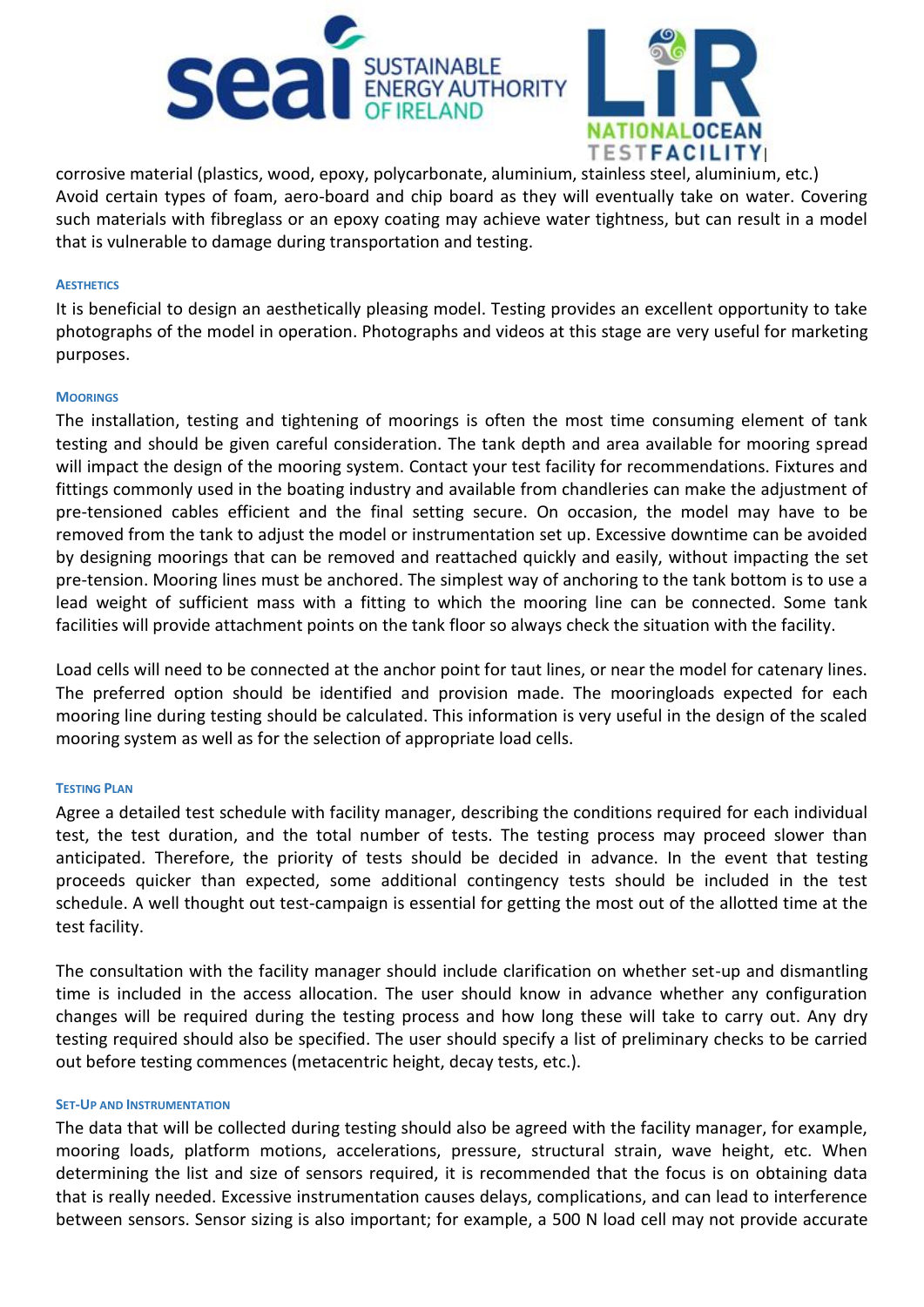



results for a mooring load range of 2-3 N.

It should be discussed with the facility manager what sensors are available. If filming of the testing is required, this should also be discussed and planned, to enable appropriate video camera set-up.

## **WAVES**

Test durations of five minutes are typically sufficient for tests involving regular waves. Irregular wave simulation durations depend on the scaling factor and the spectra used to generate the waves. The choice of spectra should be discussed with the facility manager.The waves proposed for the testing should be run and measured before testing commences with no model in the tank in order that the actual wave generated can be assessed with no model interference or reflections. Slight mismatches in the requested and actual wave produced in the tank are common. These mismatches can be tuned out by adjusting parameters in the tank, however this is a time consuming process and may not be necessary as it is much faster to adjust values in the numerical model. Generally, the best solution is to continue with testing and make a note of any discrepancies between the generated and desired wave field and adjust the numerical model accordingly.

#### Intellectual Property

On success a Non-Disclosure Agreement (NDA) should be arranged between the facility manager and applicant. If the model is IP sensitive, provisions should be discussed with the facility manager. If the model is not IP sensitive or is IP protected, the local facility may wish to use the testing as a news story or for their own marketing purposes. This can be a good opportunity to gain some publicity for your design. There may also be research opportunities at the test centre which can be used to further explore your concept. In general, it is recommended that some IP protection is in place prior to testing, if it is felt necessary by the user. The European IPR Helpdesk is a useful reference for any questions or issues relating to IP on EU funded research projects.

# **LOGISTICS AND HEALTH AND SAFETY**

Transporting and testing a model has logistical and health and safety implications which must be considered. It is recommended that models are loaded onto pallets for ease of transport. The dimensions and mass of individual components should be made available to the test centre so that an assessment of the lifting requirements can be made. Manual handling should be avoided where possible. Assumptions should not be made regarding the lifting capabilities available on site. If a crane or a forklift is required, it should be confirmed with the facility manager beforehand that these are available, and that the lifting capacity is adequate to meet requirements.

The user may be required to complete a Risk Assessment or Safety Statement before arrival at the facility; this should be checked in advance with the test centre. In compliance with curent govenermnet restrictions for CoVID-19 and the internal procedures of the facility, the user may not be allowed to work in the tank or in the tank hall. This can be problematic if, for example, the assembly of the model is an intricate task. Therefore, it is advisable to check with the facility beforehand whether working on the model while it is in the facility is permitted.

It is recommended that delivery of the model to the facility is arranged for approximately one week before the allocated testing slot, to mitigate against delays and give time for preassembly. Once the model arrives, it should be immediately checked for any damage sustained during transportation, so that assembly can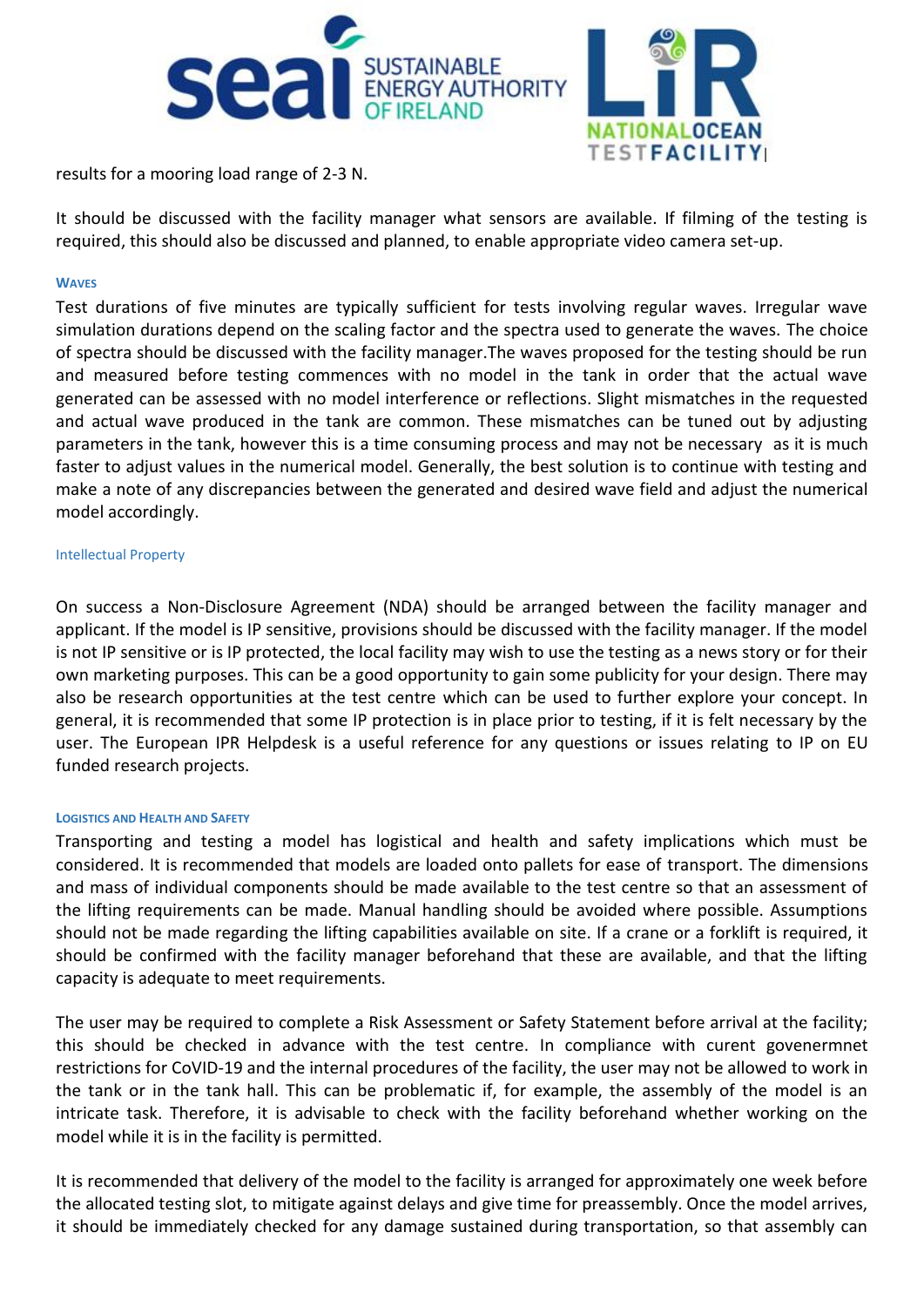



begin as soon as possible. Care should be taken when packaging the model prior to transportation as even minor damage can lead to significant delays. The model should be fully restrained, with no movement possible. The packaging itself should be robust, and labelled as 'fragile' with 'this way up' arrows where appropriate. Any specialised tools or ancillary devices that may be necessary during assembly or testing should be packed with the model, as such items may prove difficult to source locally.

## During testing

#### General recomandations

Users should bring the following to the test facility:

- Notebook
- Camera
- Warm clothes, depending on the local climate tank halls can be very cold
- Large external hard drive
- Laptop with numerical model if possible
- Any consumables required, e.g. tape, cable ties, ropes etc.

Users are encouraged to ask questions during the testing process, however, they should be aware that setup is a very busy time so questions may be more welcome once testing has begun. It is important to voice any concerns, e.g. relating to the testing or health and safety, so that these may be discussed and addressed.

# **RECORD KEEPING**

Users should keep a log of the entire testing procedure, and document what happens on each day. In particular, any changes in set-up should be recorded. Small changes can have unexpected impacts that may only become apparent during post-processing of data. It is thus useful to have a record of what changes occurred and when in order to determine the root cause of data abnormalities. It is also advisable to measure the mass and location of any ballast added to the model during set-up. This may be useful when performing numerical modelling at a later stage.

Users should take note of any unusual behaviour exhibited by the model during testing and discuss it with the local expert, as it may be the case that the behaviour has been observed previously with other test campaigns. Alternatively, the examination of this behaviour may prove to be a good opportunity for further collaborative research.

#### **AFTER TESTING**

Once testing is complete, the model will need to be removed from the tank and dismantled. This process is generally much quicker than the set-up phase. The user should check for any changes to the model, e.g. damage to moorings, or whether the model has taken on water. Weighing the model before and after testing is useful in this regard. The location of any sensors that were applied to the model during testing should be marked. This can be useful when processing data later.

The user should retain all relevant documentation and if possible any extra components that were used during testing, such as lead weights, swivels, etc. This may be useful when carrying out future testing, or to help understand the data in the post-processing phase. All data obtained during testing should be saved to a hard drive. Video files, in particular require significant storage.